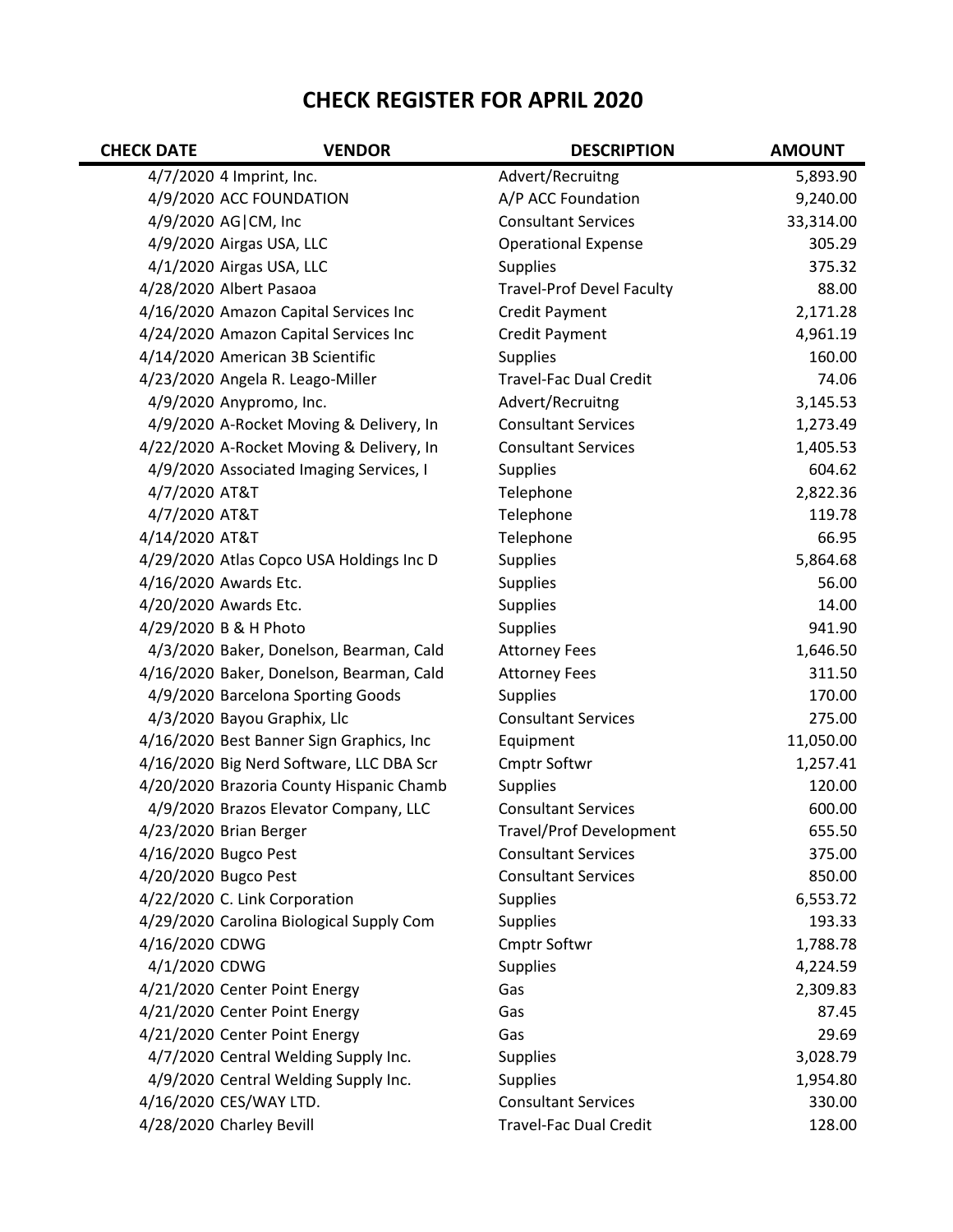| 4/23/2020 Chris Chance                   | <b>Travel-Prof Devel Faculty</b>   | 621.95     |
|------------------------------------------|------------------------------------|------------|
| 4/3/2020 CI Sport                        | Miscellaneous                      | 337.47     |
| 4/1/2020 Cindy Dalmolin                  | <b>Active Minds</b>                | 215.64     |
| 4/30/2020 Cindy Dalmolin                 | <b>Active Minds</b>                | 62.42      |
| 4/20/2020 Cintas Corporation No 2        | <b>Supplies</b>                    | 97.10      |
| 4/29/2020 Citibank                       | <b>Credit Card Payment</b>         | 25,554.88  |
| 4/14/2020 City of Alvin                  | Water/Sewg/Trash                   | 7,270.27   |
| 4/29/2020 City of Alvin                  | <b>Consultant Services/Permits</b> | 19,607.00  |
| 4/22/2020 Clarus Corporation             | Advert/Recruitng                   | 2,108.21   |
| 4/22/2020 CNA Surety                     | Inst'l Insurance                   | 100.00     |
| 4/1/2020 Comcast Business                | Equip Maint/Rentl                  | 2,312.08   |
| 4/24/2020 Comcast Business               | Equip Maint/Rentl                  | 2,312.08   |
| 4/22/2020 Committee on Accreditation for | <b>Supplies</b>                    | 1,500.00   |
| 4/7/2020 Community Impact Newspaper      | Advert/Recruitng                   | 1,230.00   |
| 4/22/2020 Community Impact Newspaper     | Advert/Recruitng                   | 1,230.00   |
| 4/9/2020 Computer Comforts Inc           | Supplies                           | 7,291.27   |
| 4/3/2020 Cop Stop                        | Supplies                           | 298.99     |
| 4/20/2020 Cop Stop                       | <b>Supplies</b>                    | 4,043.00   |
| 4/9/2020 Corporate Risk Holdings III, I  | Personnel Actions/Other            | 681.03     |
| 4/20/2020 Creative Bus Sales, Inc        | Equip Maint/Rentl                  | 2,600.00   |
| 4/3/2020 D Reynolds Company, LLC DBA Th  | <b>Consultant Services</b>         | 2,360.00   |
| 4/16/2020 D Reynolds Company, LLC DBA Th | <b>Consultant Services</b>         | 12,375.00  |
| 4/27/2020 Datavox, Inc.                  | Comp Hrdwr                         | 633,826.74 |
| 4/29/2020 Datavox, Inc.                  | Comp Hrdwr                         | 1,189.58   |
| 4/7/2020 Datavox, Inc.                   | Comp Hrdwr                         | 13,965.92  |
| 4/1/2020 David W. Westmoreland           | <b>Consultant Services</b>         | 6,286.70   |
| 4/1/2020 dba Area Safe & Lock            | <b>Supplies</b>                    | 471.95     |
| 4/2/2020 Debra Fontenot                  | <b>Travel/Prof Development</b>     | 862.47     |
| 4/1/2020 Dell Marketing LP               | Comp Hrdwr                         | 12,124.54  |
| 4/20/2020 Dell Marketing LP              | Supplies                           | 2,771.86   |
| 4/22/2020 Dell Marketing LP              | Supplies                           | 5,247.68   |
| 4/29/2020 Dell Marketing LP              | <b>Supplies</b>                    | 14,500.00  |
| 4/7/2020 Displays2go                     | Supplies                           | 86.62      |
| 4/29/2020 Domtar Paper Co., LLC          | <b>Supplies</b>                    | 925.43     |
| 4/24/2020 Dura Pier Facilities Services, | <b>Consultant Services</b>         | 16,760.84  |
| 4/9/2020 Duxbury Systems, Inc.           | <b>Supplies</b>                    | 345.00     |
| 4/16/2020 Earthwise Environmental Inc    | <b>Consultant Services</b>         | 738.00     |
| 4/22/2020 Economic Modeling, LLC         | Cmptr Softwr                       | 10,000.00  |
| 4/2/2020 Elizabeth Saucedo               | <b>Travel/Prof Development</b>     | 408.16     |
| 4/9/2020 Elliott Electric Supply Inc     | <b>Supplies</b>                    | 505.93     |
| 4/22/2020 Elliott Electric Supply Inc    | <b>Supplies</b>                    | 599.86     |
| 4/24/2020 Estrada Hinojosa & Company, In | <b>Bank Charges</b>                | 5,000.00   |
| 4/9/2020 Evergreen Solutions, LLC        | <b>Consultant Services</b>         | 13,625.00  |
| 4/25/2020 Fairway Square Apartments      | <b>Athletic Housing</b>            | 900.00     |
| 4/16/2020 Federal Express                | Freight                            | 33.67      |
| 4/22/2020 Foster Garvey PC               | <b>Supplies</b>                    | 853.50     |
| 4/1/2020 Grainger                        | Supplies                           | 1,845.61   |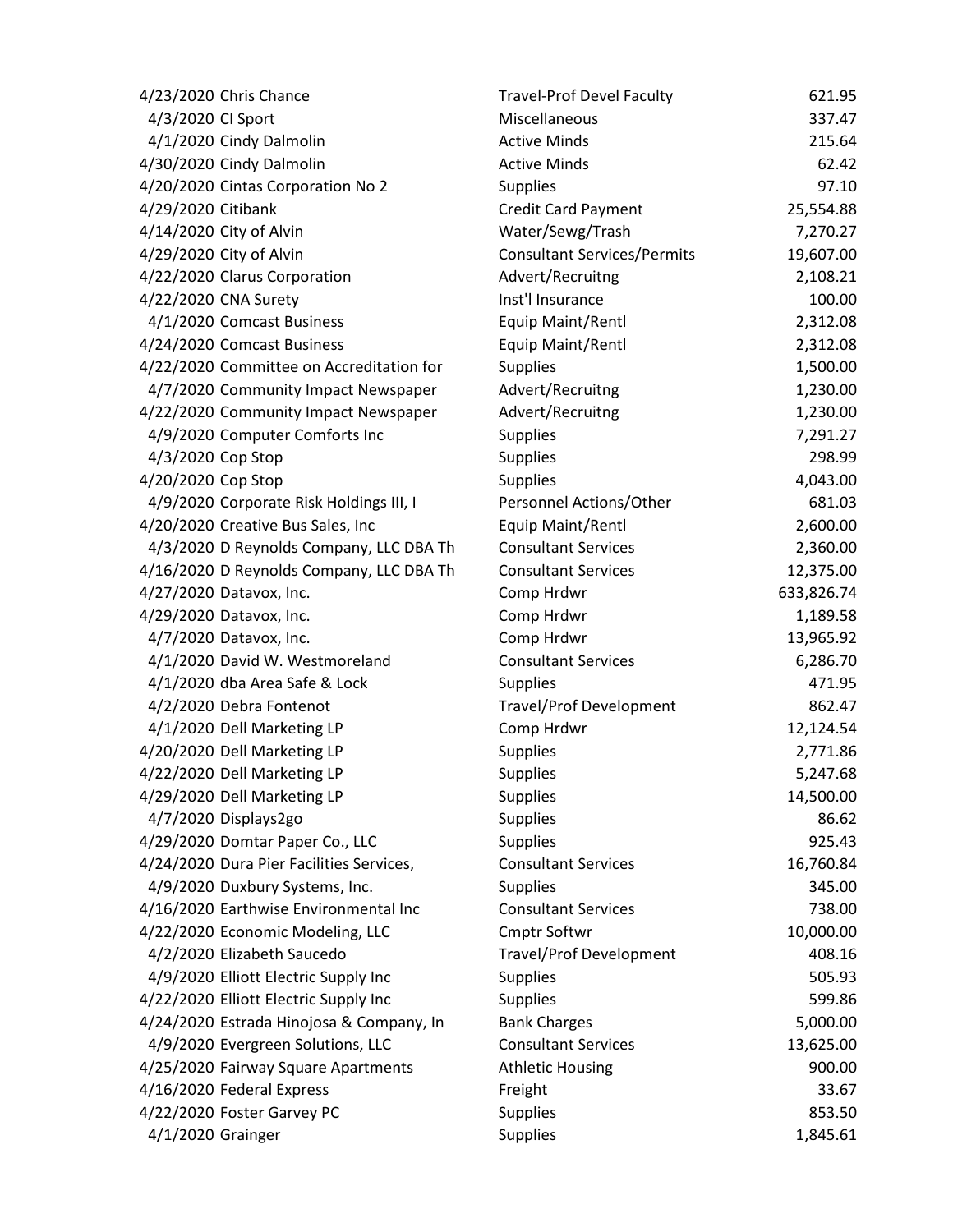| 4/20/2020 Grainger                       | <b>Supplies</b>                  | 10.48     |
|------------------------------------------|----------------------------------|-----------|
| 4/9/2020 Gulf Coast Trophies LLC dba Aw  | Advert/Recruitng                 | 2,475.00  |
| 4/7/2020 Haley Collins                   | <b>Travel/Prof Development</b>   | 291.12    |
| 4/16/2020 Harris County Treasurer        | <b>Supplies</b>                  | 1,893.00  |
| 4/9/2020 HEB Credit Receivables-Dept. 3  | Supplies-TDCJ                    | 44.55     |
| 4/16/2020 HiEd Inc                       | <b>Supplies</b>                  | 12,359.80 |
| 4/25/2020 Hillcrest Village Apartments   | <b>Athletic Housing</b>          | 600.00    |
| 4/9/2020 Home Depot                      | <b>Supplies</b>                  | 562.22    |
| 4/16/2020 Honesty Environmental Services | <b>Consultant Services</b>       | 150.00    |
| 4/25/2020 Huntington Oaks Apartments     | <b>Athletics - Baseball</b>      | 300.00    |
| 4/7/2020 IdentiSys Inc                   | <b>Supplies</b>                  | 408.61    |
| 4/24/2020 Information Management Servics | <b>Supplies</b>                  | 247.55    |
| 4/9/2020 Iron Mountain Inc               | <b>Supplies</b>                  | 997.14    |
| 4/1/2020 Jacobs Digital Llc Dba Jacapps  | <b>Supplies</b>                  | 2,100.00  |
| 4/2/2020 Janet Joost                     | <b>Travel/Prof Development</b>   | 408.16    |
| 4/23/2020 Karina Lovas                   | <b>Travel-Fac Dual Credit</b>    | 418.89    |
| 4/25/2020 Kenton Apartments              | <b>Athletic Housing</b>          | 1,200.00  |
| 4/28/2020 Kenton Apartments              | <b>Athletic Housing</b>          | 1,200.00  |
| 4/25/2020 Kenton Apartments              | <b>Athletics - Baseball</b>      | 900.00    |
| 4/28/2020 Kenton Apartments              | <b>Athletics - Baseball</b>      | 900.00    |
| 4/9/2020 Konica Minolta                  | Equip Maint/Rentl                | 507.01    |
| 4/16/2020 Koza Inc                       | Miscellaneous                    | 783.04    |
| 4/23/2020 Larry Huffman                  | <b>Travel-Prof Devel Faculty</b> | 730.28    |
| 4/23/2020 Laurie English                 | <b>Travel/Prof Development</b>   | 73.96     |
| 4/24/2020 Lee Oil Company                | Fuel                             | 802.05    |
| 4/30/2020 Leigh Ann Moore                | <b>Travel/Repetitive Mileage</b> | 89.13     |
| 4/1/2020 LexisNexis Risk Data Managemen  | <b>Supplies</b>                  | 185.07    |
| 4/23/2020 Lilly Garcia                   | <b>Travel/Prof Development</b>   | 388.80    |
| 4/9/2020 Linkedin Corporation            | <b>Cmptr Softwr</b>              | 787.50    |
| 4/16/2020 Lunchbox Hippies, LLC          | <b>Supplies</b>                  | 1,353.00  |
| 4/27/2020 Mainstage Theatrical Supply, I | <b>Consultant Services</b>       | 19,903.00 |
| 4/3/2020 Mark's Plumbing Parts           | <b>Supplies</b>                  | 267.96    |
| 4/25/2020 Meadow Park Apartments         | <b>Athletic Housing</b>          | 1,200.00  |
| 4/25/2020 Meadow Park Apartments         | <b>Athletic Housing</b>          | 1,200.00  |
| 4/25/2020 Meadow Park Apartments         | <b>Athletics - Baseball</b>      | 1,200.00  |
| 4/25/2020 Meadow Park Apartments         | Athletics - Baseball             | 900.00    |
| 4/7/2020 Mekonnen Birru                  | <b>Travel/Prof Development</b>   | 819.14    |
| 4/3/2020 Metalcraft, Inc.                | <b>Supplies</b>                  | 478.05    |
| 4/9/2020 Micronet Technology, Inc.       | <b>Consultant Services</b>       | 3,000.00  |
| 4/20/2020 Micronet Technology, Inc.      | <b>Consultant Services</b>       | 2,385.00  |
| 4/20/2020 Mid-South Color Labs, Inc.     | <b>Supplies</b>                  | 3,004.84  |
| 4/16/2020 Missouri Book Co               | <b>New Books</b>                 | 6,945.19  |
| 4/27/2020 Mvap Medical Supplies Inc      | <b>Supplies</b>                  | 2,512.05  |
| 4/24/2020 National Institute of Governme | <b>Association Fees</b>          | 270.00    |
| 4/3/2020 Nebraska Book Company, Inc      | <b>New Books</b>                 | 11,574.05 |
| 4/27/2020 Northern Brazoria County Educa | <b>Supplies</b>                  | 20.00     |
| 4/9/2020 Office Depot Business Services  | <b>Credit Payment</b>            | 3,350.47  |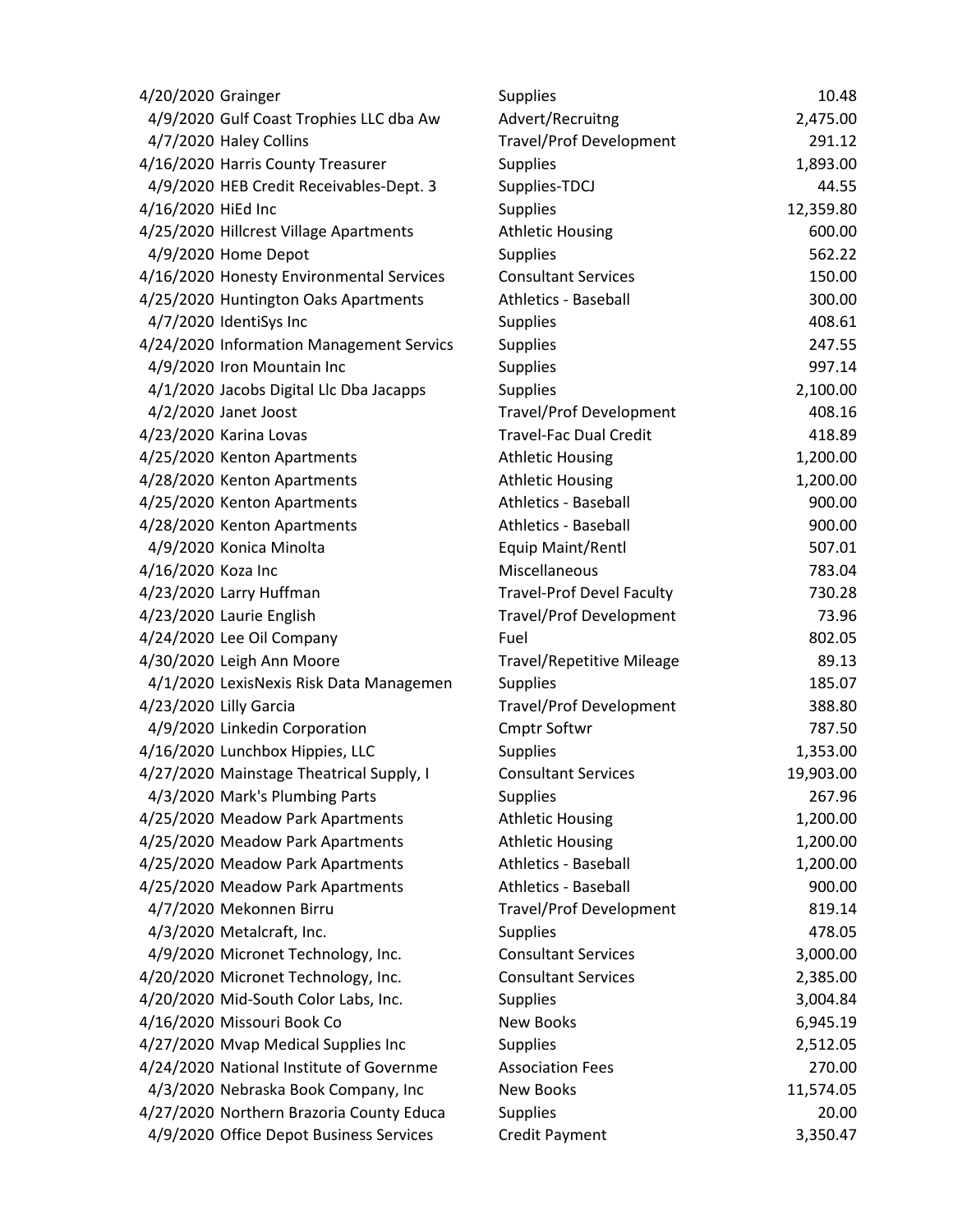| 4/7/2020 One Stop Tents & Events         | <b>Supplies</b>                  | 238.50     |
|------------------------------------------|----------------------------------|------------|
| 4/20/2020 Oracle America Inc             | <b>Cmptr Softwr</b>              | 100.00     |
| 4/20/2020 O'Reilly Auto Parts            | <b>Supplies</b>                  | 909.83     |
| 4/22/2020 O'Reilly Auto Parts            | <b>Supplies</b>                  | 69.92      |
| 4/24/2020 O'Reilly Auto Parts            | Supplies                         | 152.12     |
| 4/1/2020 OSC Holdings, LLC DBA O'Donnel  | <b>Consultant Services</b>       | 278,999.99 |
| 4/16/2020 OSC Holdings, LLC DBA O'Donnel | <b>Consultant Services</b>       | 358,915.94 |
| 4/24/2020 OSC Holdings, LLC DBA O'Donnel | <b>Consultant Services</b>       | 12,724.00  |
| 4/30/2020 Patty Sanchez                  | Supplies                         | 50.88      |
| 4/28/2020 Paula Fleming                  | <b>Travel-Fac Dual Credit</b>    | 37.03      |
| 4/16/2020 Pens, Etc. Inc.                | Miscellaneous                    | 150.05     |
| 4/20/2020 Pianos From Party Animals      | <b>Consultant Services</b>       | 870.00     |
| 4/24/2020 Pingboard, Inc.                | <b>Cmptr Softwr</b>              | 855.36     |
| 4/16/2020 Pocket Nurse Enterprises       | <b>Supplies</b>                  | 261.00     |
| 4/3/2020 Pollock Paper Distributors      | <b>Supplies</b>                  | 6,325.40   |
| 4/9/2020 Pollock Paper Distributors      | <b>Supplies</b>                  | 930.00     |
| 4/20/2020 Pollock Paper Distributors     | Supplies                         | 1,482.06   |
| 4/27/2020 Pollock Paper Distributors     | Supplies                         | 27.88      |
| 4/3/2020 Premier Home + Hardware + Lumb  | <b>Supplies</b>                  | 114.71     |
| 4/9/2020 Premier Home + Hardware + Lumb  | Supplies                         | 416.04     |
| 4/16/2020 Premier Home + Hardware + Lumb | <b>Supplies</b>                  | 114.40     |
| 4/22/2020 Premier Home + Hardware + Lumb | <b>Supplies</b>                  | 15.99      |
| 4/29/2020 Premier Home + Hardware + Lumb | <b>Supplies</b>                  | 187.22     |
| 4/9/2020 Presidio Networked Solutions G  | <b>Cmptr Softwr</b>              | 14,991.90  |
| 4/21/2020 Proenergy Partners Lp          | Gas                              | 2,054.29   |
| 4/3/2020 Redshelf Inc                    | <b>New Books</b>                 | 2,532.15   |
| 4/16/2020 Redshelf Inc                   | <b>New Books</b>                 | 33,286.07  |
| 4/1/2020 Respironics, Inc.               | Equip Maint/Rentl                | 30.00      |
| 4/9/2020 Respironics, Inc.               | Equip Maint/Rentl                | 30.00      |
| 4/23/2020 Rhonda K. Neiman               | <b>Travel/Repetitive Mileage</b> | 135.04     |
| 4/3/2020 Robert Ferrilli LLC             | <b>Consultant Services</b>       | 1,485.00   |
| 4/9/2020 Robert Ferrilli LLC             | <b>Consultant Services</b>       | 1,155.00   |
| 4/16/2020 Robert Ferrilli LLC            | <b>Consultant Services</b>       | 2,475.00   |
| 4/24/2020 Robert Ferrilli LLC            | <b>Consultant Services</b>       | 990.00     |
| 4/3/2020 Rogers, Morris & Grover, L.L.P  | <b>Attorney Fees</b>             | 7,810.63   |
| 4/22/2020 Rogers, Morris & Grover, L.L.P | <b>Attorney Fees</b>             | 10,589.50  |
| 4/20/2020 Rydin Decal                    | <b>Supplies</b>                  | 2,148.00   |
| 4/7/2020 Safety Vision                   | <b>Supplies</b>                  | 325.00     |
| 4/2/2020 Saul Olivares                   | <b>Travel-Fac Dual Credit</b>    | 94.65      |
| 4/30/2020 Scott Sharp                    | Travel-TDCJ                      | 106.38     |
| 4/9/2020 Screenvision                    | Advert/Recruitng                 | 832.00     |
| 4/2/2020 Shannon Graham                  | <b>Travel-Prof Devel Faculty</b> | 96.64      |
| 4/16/2020 SHI-Government Solutions, Inc. | <b>Cmptr Softwr</b>              | 5,327.40   |
| 4/20/2020 Show and Tell Products         | Supplies                         | 170.00     |
| 4/16/2020 Sierra N. Riley                | <b>Supplies</b>                  | 10.21      |
| 4/20/2020 Sky Wonder Fire and Safety, LL | <b>Consultant Services</b>       | 2,278.00   |
| 4/24/2020 Southeast Texas Association of | <b>Association Fees</b>          | 40.00      |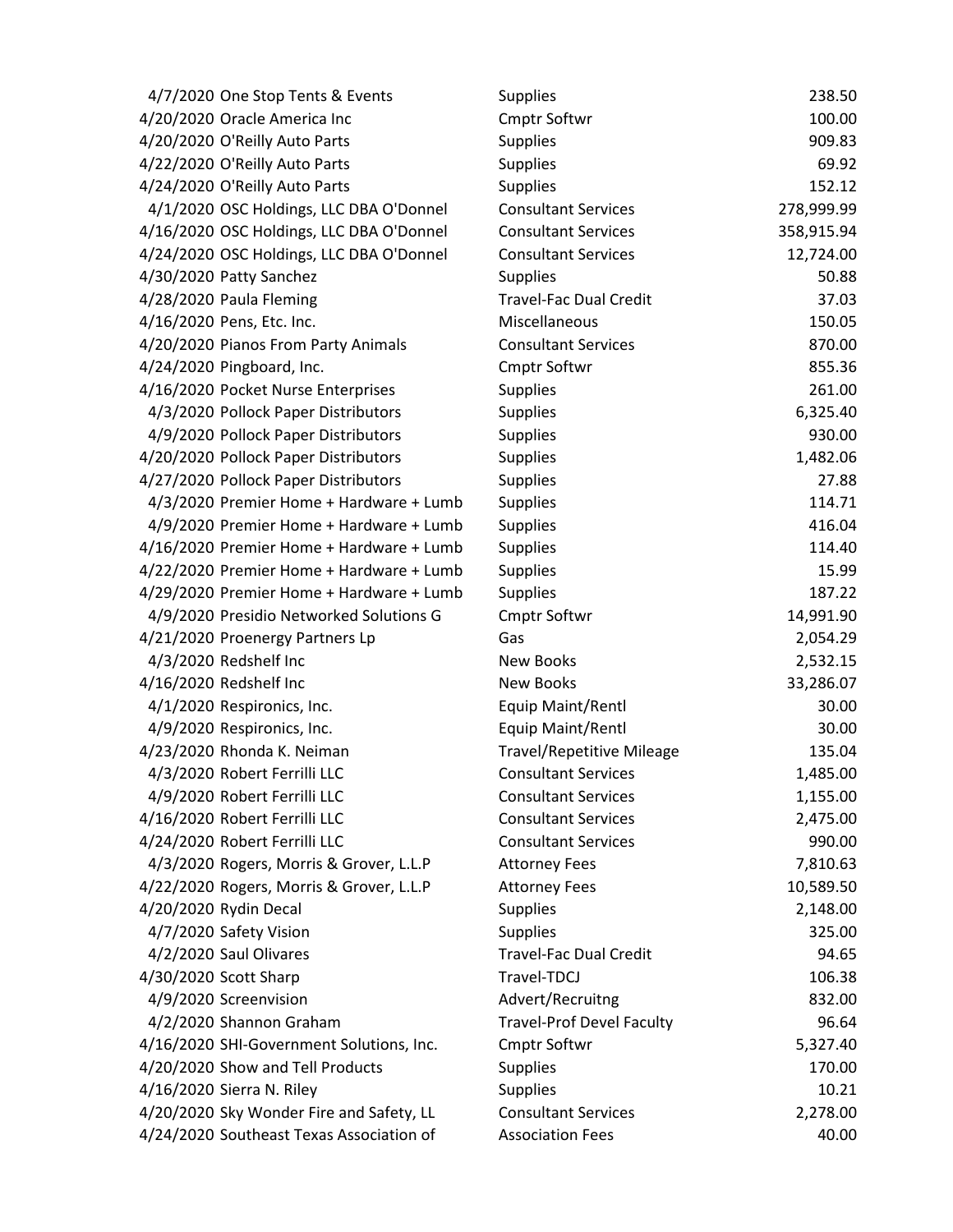| 4/7/2020 Sparkletts                      | <b>Credit Payment</b>      | 352.71    |
|------------------------------------------|----------------------------|-----------|
| 4/22/2020 Sparkletts                     | Credit Payment             | 15.81     |
| 4/28/2020 Stacey Chambless               | <b>Supplies</b>            | 10.21     |
| 4/3/2020 Standard Chair of Gardner Inc   | <b>Supplies</b>            | 840.00    |
| 4/9/2020 Stanton's Shopping Center       | Fuel                       | 56.00     |
| 4/16/2020 Stephen F. Austin Community He | A/R- ACC Foundation        | 130.00    |
| 4/22/2020 Stephen F. Austin Community He | A/R- ACC Foundation        | 195.00    |
| 4/24/2020 Structure Tone Southwest LLC   | <b>Consultant Services</b> | 37,309.99 |
| 4/3/2020 Suretec Insurance Company       | Inst'l Insurance           | 50.00     |
| 4/1/2020 Sweetwater Sound                | <b>Supplies</b>            | 461.00    |
| 4/22/2020 Sweetwater Sound               | <b>Supplies</b>            | 657.00    |
| 4/3/2020 Team Industrial Services, Inc.  | <b>Consultant Services</b> | 2,415.00  |
| 4/1/2020 Texas Dept of Licensing and Re  | <b>Supplies</b>            | 60.00     |
| 4/20/2020 Texas Music Educators Associat | Public Info                | 600.00    |
| 4/7/2020 Texas Nautical Repair Llc       | <b>Supplies</b>            | 900.00    |
| 4/24/2020 Texas Public Purchasing Associ | <b>Association Fees</b>    | 75.00     |
| 4/9/2020 The Facts                       | Advert/Recruitng           | 485.00    |
| 4/22/2020 The Hartford Life & Accident C | Inst'l Insurance           | 340.00    |
| 4/20/2020 The Kroger Company             | <b>Supplies</b>            | 577.29    |
| 4/9/2020 The Laboratory Safety Institut  | <b>Supplies</b>            | 1,095.00  |
| 4/1/2020 TouchNet Information Systems    | <b>Consultant Services</b> | 7,500.00  |
| 4/7/2020 TouchNet Information Systems    | <b>Consultant Services</b> | 1,634.01  |
| 4/14/2020 TXU Energy                     | Electricity                | 46,145.79 |
| 4/7/2020 U.S. Postmaster                 | Postage                    | 300.00    |
| 4/9/2020 Universe Technical Translation  | <b>Consultant Services</b> | 1,755.00  |
| 4/22/2020 UPS                            | Freight                    | 678.81    |
| 4/14/2020 US Bank Voyager Fleet Systems  | Fuel                       | 1,048.56  |
| 4/21/2020 US Dept of Veterans Affairs    | Sponsor A/R                | 1,166.00  |
| 4/21/2020 US Dept of Veterans Affairs    | Sponsor A/R                | 88.00     |
| 4/9/2020 Us Medical Supplies             | <b>Supplies</b>            | 141.96    |
| 4/16/2020 VARI Sales Corporation         | <b>Supplies</b>            | 495.00    |
| 4/1/2020 Verizon Wireless                | <b>Supplies</b>            | 378.45    |
| 4/3/2020 Vertical Transportation Servic  | <b>Consultant Services</b> | 1,218.00  |
| 4/1/2020 VWR International LLC           | <b>Supplies</b>            | 53.76     |
| 4/9/2020 Walmart                         | <b>Supplies</b>            | 207.45    |
| 4/29/2020 Walmart                        | <b>Supplies</b>            | 66.23     |
| 4/20/2020 Waste Connections              | <b>Consultant Services</b> | 97.50     |
| 4/24/2020 Wells Fargo Equipment Finance  | Equip Maint/Rentl          | 2,083.00  |
| 4/3/2020 Xerox Business Solutions South  | <b>Supplies</b>            | 193.24    |
| 4/9/2020 Xerox Business Solutions South  | <b>Supplies</b>            | 3,895.48  |
| 4/29/2020 Xerox Business Solutions South | <b>Supplies</b>            | 85.00     |
| 4/3/2020 Xerox Financial Services LLC    | Equip Maint/Rentl          | 6,214.93  |
| 4/9/2020 Xerox Financial Services LLC    | Equip Maint/Rentl          | 2,026.68  |
| 4/24/2020 Xerox Financial Services LLC   | Equip Maint/Rentl          | 4,188.25  |
| <b>Student Payments</b>                  |                            | 55,677.78 |
| <b>Upward Bound Stipends</b>             |                            | 465.00    |